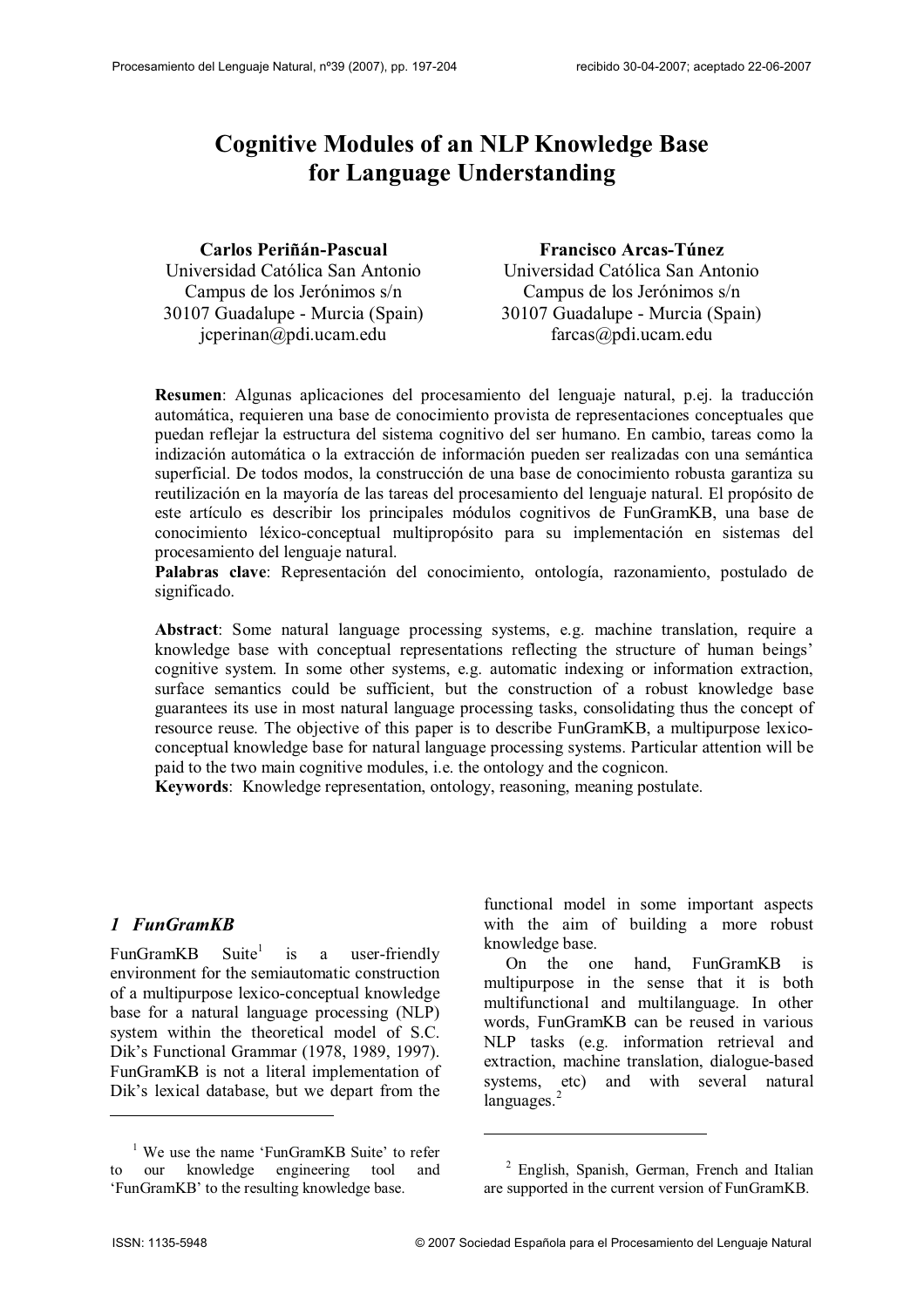On the other hand, our knowledge base is lexico-conceptual, because it comprises two general levels of information: a lexical level and a cognitive level. In turn, these levels are made up of several independent but interrelated components:

Lexical level (i.e. linguistic knowledge):

- The lexicon stores morphosyntactic, pragmatic and collocational information of words.
- The morphicon helps our system to handle cases of inflectional morphology.

Cognitive level (i.e. non-linguistic knowledge):

- The ontology is presented as a hierarchical structure of all the concepts that a person has in mind when talking about everyday situations.
- The cognicon stores procedural knowledge by means of cognitive macrostructures, i.e. script-like schemata in which a sequence of stereotypical actions is organised on the basis of temporal continuity, and more particularly on James Allen's temporal model (Allen, 1983, 1991; Allen and Ferguson, 1994).
- The onomasticon stores information about instances of entities, such as people, cities, products, etc.

The main consequence of this two-level design is that every lexical module is languagedependent, while every cognitive module is shared by all languages. In other words, computational lexicographers must develop one lexicon and one morphicon for English, one lexicon and one morphicon for Spanish and so on, but knowledge engineers build just one ontology, one cognicon and one onomasticon to process any language input cognitively. Section 2 gives a brief account on the psychological foundation of FunGramKB cognitive level, and sections 3 and 4 describe the two main cognitive modules in that level, i.e. the ontology and the cognicon.

### *2 Cognitive knowledge in natural language understanding*

In cognitive psychology, common-sense knowledge is usually divided into three different types (Tulving, 1985):

- Semantic knowledge, which stores cognitive information about words; it is a kind of mental dictionary.
- Procedural knowledge, which stores information about how events are performed in ordinary situations—e.g. how to ride a bicycle, how to fry an egg...; it is a kind of manual for everyday actions.
- Episodic knowledge, which stores information about specific biographic events or situations—e.g. our weddingday; it is a kind of personal scrapbook.

Therefore, if there are three types of knowledge involved in human reasoning, there must be three different kinds of knowledge schemata. These schemata are successfully mapped in an integrated way into the cognitive component of FunGramKB:

- Semantic knowledge is represented in the form of meaning postulates in the ontology.
- Procedural knowledge is represented in the form of cognitive macrostructures in the cognicon.
- Episodic knowledge can be stored as a case base<sup>3</sup>

A key factor for successful reasoning is that all these knowledge schemata (i.e. meaning postulates, cognitive macrostructures and cases) must be represented through the same formal language, so that information sharing could take place effectively among all cognitive modules. Our formal language is partially founded on Dik's model of semantic representation (1978, 1989, 1997), which was initially devised for machine translation (Connolly and Dik, 1989).

Computationally speaking, when storing cognitive knowledge through FunGramKB Suite, a syntactic-semantic checker is triggered, so that consistent well-formed constructs can be stored. Moreover, a parser outputs an XMLformatted feature-value structure used as the input for the reasoning engine, so that

<sup>&</sup>lt;sup>3</sup> FunGramKB can be very useful in case-based reasoning, where problems are solved by remembering previous similar cases and reusing general knowledge.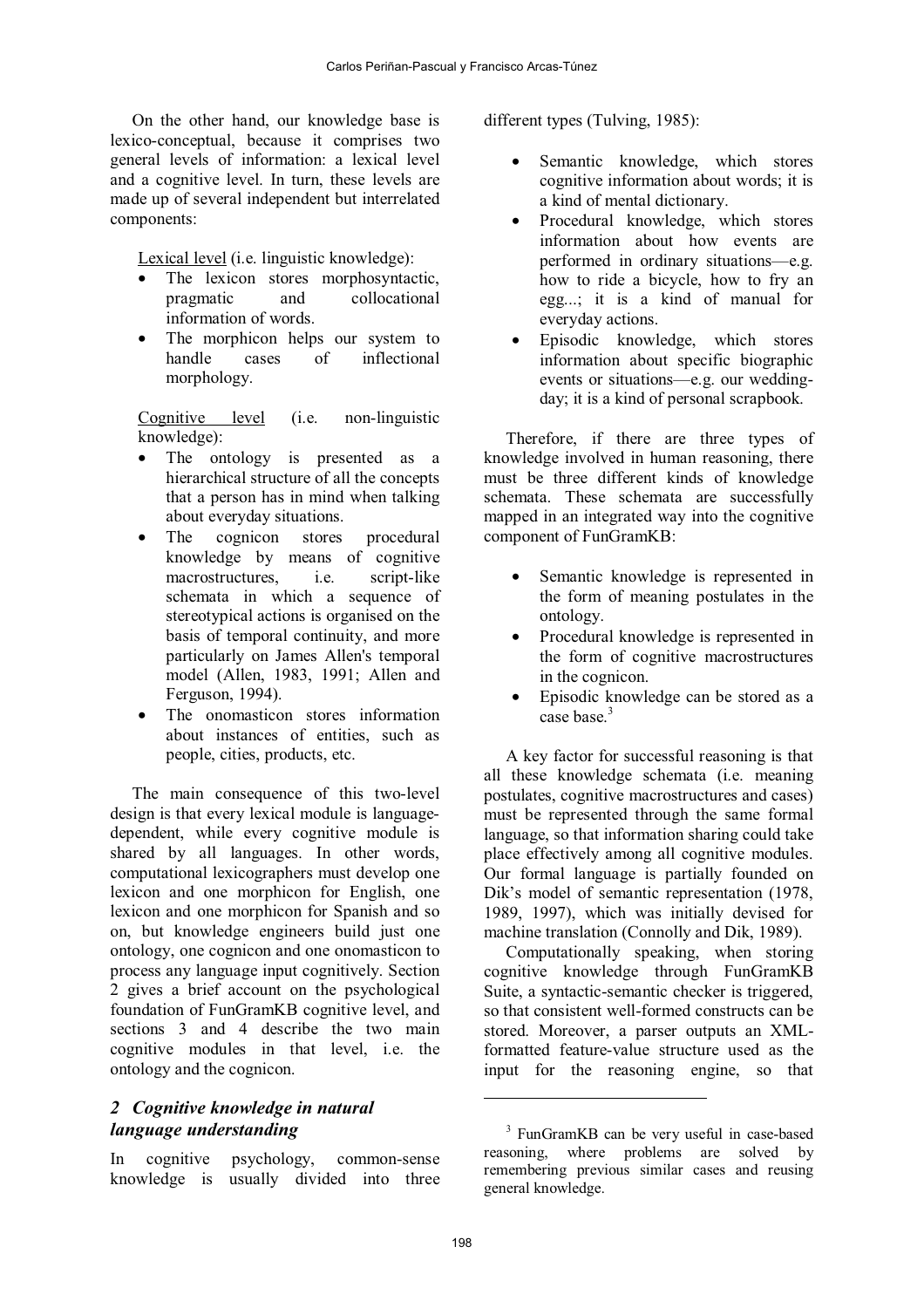inheritance and inference mechanisms can be applied. Both the syntactic-semantic validator of meaning postulates and the XML parser were written in C#.

# *3 FunGramKB ontology*

Nowadays there is no single right methodology for ontology development. Ontology design tends to be a creative process, so it is probable that two ontologies designed by different people have a different structuring (Noy and McGuinness, 2001). To avoid this problem, the ontology model should be founded on a solid methodology. The remaining of this section describes five methodological criteria applied to FunGramKB ontology, some of which are based on principles implemented in other NLP projects (Bouaud et al., 1995; Mahesh, 1996; Noy and McGuinness, 2001). The definition of these criteria in the analysis and design phases of the ontology model and the strict application of these guidelines in the development phase contributed to avoid some common errors in conceptual modelling.

# **3.1 Symbiosis between universality and linguistic motivation**

FunGramKB ontology takes the form of a universal concept taxonomy, where 'universal' means that every concept we can imagine has an appropriate place in this ontology. On the other hand, our ontology is linguistically motivated, as a result of its involvement with the semantics of lexical units, although the knowledge stored in our ontology is not specific to any particular language.

# **3.2 Subsumption as the only taxonomic relation**

At first sight, it can seem that the exclusive use of the IS-A relation can impoverish the ontological model. Indeed, a consequence of this restriction on the taxonomic relation is found in the modelling of the upper level, where metaconcepts #ENTITY, #EVENT and #QUALITY arrange nouns, verbs and adjectives respectively in cognitive dimensions. However, the fact that concepts linked to lexical units of different grammatical categories are not explicitly connected in our ontological model doesn't prevent FunGramKB to relate those lexical units in the cognitive level through their meaning postulates. Indeed, our ontology

establishes a high degree of connectivity among conceptual units by taking into account semantic components which are shared by their meaning postulates. In order to incorporate human beings' commonsense, our ontology must identify the relations which can be established among conceptual units, and hence among lexical units. However, displaying semantic similarities and differences through taxonomic relations turns out to be more chaotic than through meaning postulates linked to conceptual units.

# **3.3 Three-layered ontological model**

FunGramKB ontology distinguishes three different conceptual levels, each one of them with concepts of a different type: metaconcepts, basic concepts and terminals. Figure (1) illustrates these three types of concepts.

#ENTITY

$$
\rightarrow \#PHYSICAL
$$
\n
$$
\rightarrow \#OBIECT
$$
\n
$$
\rightarrow \#SELF\_CONNECTED\_OBIECT
$$
\n
$$
\rightarrow \text{+ARTIFICIAL}\_OBIECT
$$
\n
$$
\rightarrow \text{+CORPUSCULAR}
$$
\n
$$
\rightarrow \text{+SOLID}
$$
\n
$$
\rightarrow \text{+BALL}
$$
\n
$$
\rightarrow \text{SFOOTBALL}
$$

#### Figure 1: Example of ontological structuring in FunGramKB

Metaconcepts, preceded by symbol #, constitute the upper level in the taxonomy. The analysis of the upper level in the main linguistic ontologies—DOLCE (Gangemi et al., 2002; Masolo et al., 2003), Generalized Upper Model (Bateman, 1990; Bateman, Henschel and Rinaldi, 1995), Mikrokosmos (Beale, Nirenburg and Mahesh, 1995; Mahesh and Nirenburg, 1995; Nirenburg et al., 1996), SIMPLE (Lenci, 2000; Lenci et al., 2000; Pedersen and Keson, 1999; SIMPLE Specification Group, 2000; Villegas and Brosa, 1999), SUMO (Niles and Pease, 2001a, 2001b)—led to a metaconceptual model whose design contributes to the integration and exchange of information with other ontologies, providing thus standardization and uniformity. Since metaconcepts reflect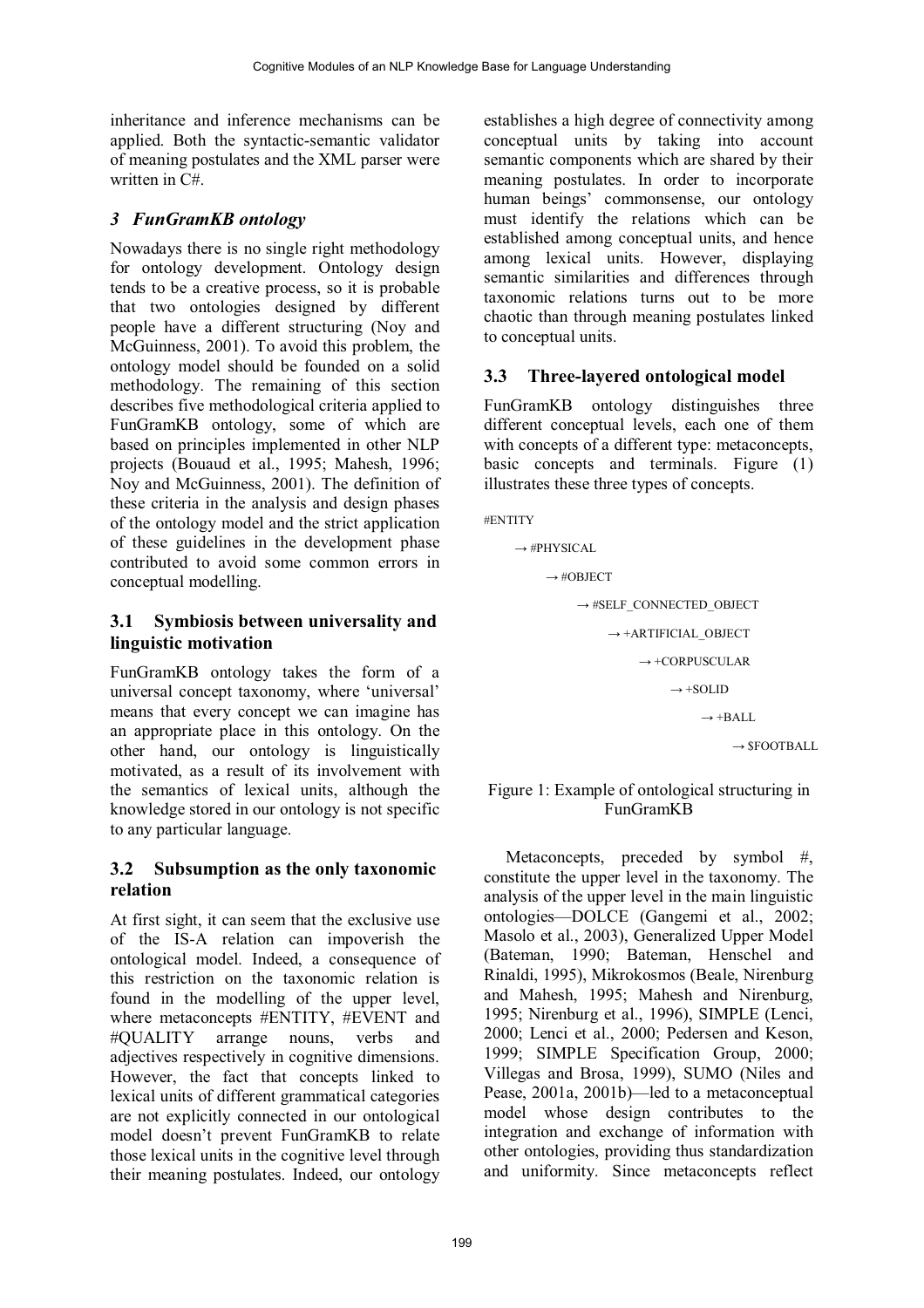cognitive dimensions, they are not assigned meaning postulates. Therefore, our metaconcepts play the role of 'hidden categories', i.e. concepts which aren't linked to any lexical unit so that they can serve as hidden superordinates and avoid circularity.

Basic concepts, preceded by symbol  $+$ , are used in FunGramKB as defining units which enable the construction of meaning postulates for basic concepts and terminals, as well as taking part as selection preferences in thematic frames. The starting point for the identification of basic concepts was the defining vocabulary in *Longman Dictionary of Contemporary English* (Procter, 1978), though deep revision was required in order to perform cognitive mapping.

Finally, terminals are headed by symbol \$. The borderline between basic concepts and terminals is based on their definitory potential to take part in meaning postulates.

#### **3.4 Non-atomicity of conceptual units**

In FunGramKB, basic and terminal concepts are not stored as atomic symbols but are provided with a rich internal structure consisting of semantic properties such as the thematic frame or the meaning postulate.

On the one hand, every event in the ontology is assigned one thematic frame, i.e. a prototypical cognitive construct which states the number and type of participants involved in the cognitive situation portrayed by the event. In turn, predicate frames of verbs in the lexicon are constructed from thematic frames in the ontology. For instance, *hundir* and *zozobrar* are Spanish verbs which trigger the same thematic frame, since both of them are linked to the same concept (example 1).

(1) SINK  $(x_1)_{Agent} (x_2)_{Theme} (x_3: LIQUID \wedge$  $MUD)$ <sub>Location</sub>  $(x_4)$ <sub>Origin</sub>  $(x_5)$ <sub>Goal</sub>  $(f_1$ : SLOW)<sub>Speed</sub>

However, these verbs can differ in their predicate frames, since they show different profiled arguments (examples 2-3).

- (2) hundir  $(x_1)_{NP/S/Agent}$   $(x_2)_{NP/DO/Thene}$ hundir  $(x_2)_{NP / S / Theme}$
- (3) zozobrar  $(x_2)_{NP/S/Theme}$

In other words, these lexical units are linked to the same thematic frame at the cognitive level, but the instantiation of this thematic frame can make divergences occur in predicate frames at the lexical level.<sup>4</sup>

On the other hand, a meaning postulate is a set of one or more logically connected predications ( $e_1$ ,  $e_2$ ...  $e_n$ ), which are cognitive constructs carrying the generic features of the concept.<sup>5</sup> Concepts, and not words, are the building blocks for the formal description of meaning postulates, so a meaning postulate becomes a language-independent semantic knowledge representation. To illustrate, some predications in the meaning postulates of an entity, event and quality are presented in examples (4), (5) and (6) respectively: $6$ 

(4) BIRD

 $+(e_1: BE (x_1: BIRD)_{Theme}$  $(x_2:VERTEBRATE)_{Referent})$ \*(e<sub>2</sub>: HAVE  $(x_1)$ <sub>Theme</sub>  $(x_3:$  m FEATHER  $_{8/2}$ LEG  $_{\&}$  2 WING)<sub>Referent</sub>) \* $(e_3: FLY(x_1)_{Theme})$ 

(5) KISS

+( $e_1$ : TOUCH ( $x_1$ : PERSON) $_{Agent}$  ( $x_2$ )<sub>Theme</sub>  $(f_1: 2LIP)$ Instrument  $(f_2: (e_2: LOVE(x_1))_{Agent}$  $(x_2)$ <sub>Theme</sub>)  $(e_2$ : GREET  $(x_1)_{Agent}$  $(X_2)$ <sub>Theme</sub> $)$ <sub>Reason</sub> $)$ 

(6) HUGE  $+(e_1: BE (x_2)_{Theme} (x_1: HUGE)_{Attible})$  $+(e_2: BE (x_1)_{\text{Theme}} (x_3: SIZE)_{\text{Referent}})$ +(e<sub>3</sub>: BE  $(x_2)$ <sub>Theme</sub>  $(x_4:$  m BIG)<sub>Attribute</sub>)

For instance, predications in example (1) have the following natural language equivalents:

Birds are always vertebrates. A typical bird has many feathers, two legs and two wings. A typical bird flies.

Dik (1997) proposes using words from the own language when describing meaning postulates, since meaning definition is an internal issue of the language. However, this strategy contributes to lexical ambiguity due to the polysemic nature of the defining lexical

<sup>&</sup>lt;sup>4</sup> The difference between thematic frames and predicate frames is partially grounded on the distinction between argument roles and participant roles in Goldberg's Construction Grammar (1995).

<sup>5</sup> Periñán Pascual and Arcas Túnez (2004) describe the formal grammar of well-formed predications for meaning postulates in FunGramKB.

<sup>&</sup>lt;sup>6</sup> For the sake of clarity, the names of conceptual units have been oversimplified.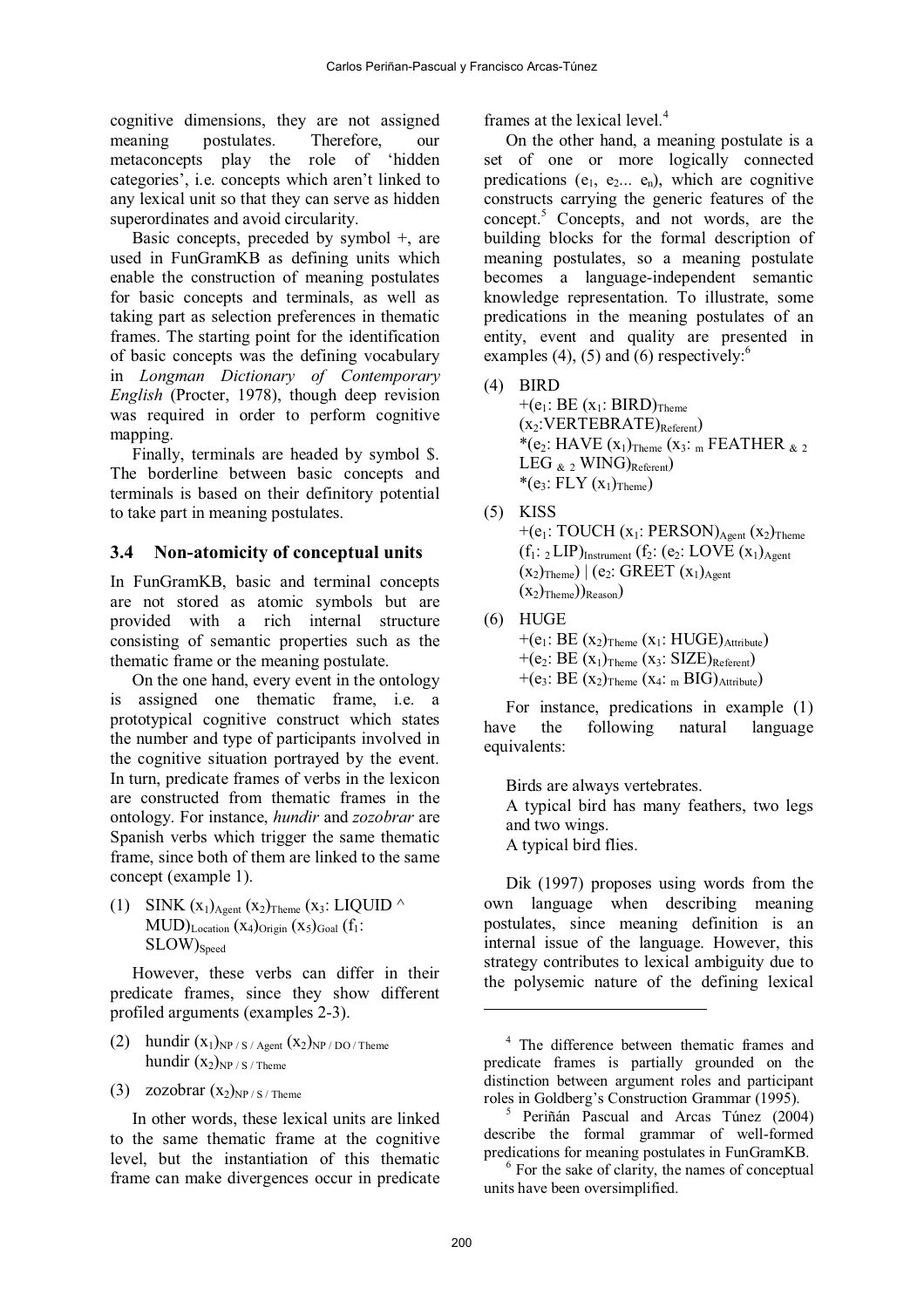units. In addition, describing the meaning of words in terms of other words leads to some linguistic dependency (Vossen, 1994). Instead, FunGramKB employs concepts for the formal description of meaning postulates, resulting in an interlanguage representation of meaning.

An alternative could have been to use second-order predicate logics for the formal representation of lexical meaning. However, the problem lies not only on the little expressive power of predicate logics, but also on the fact that standard logics use monotonic reasoning, which isn't robust enough for the simulation of human beings' commonsense reasoning.

# **3.5 Meaning postulates as ontological organizers**

Our ontology structuring complies with the similarity, specificity and opposition principles applied to the meaning postulates of concepts. Firstly, all subordinate concepts must share the meaning postulate of their superordinate concept (i.e. similarity principle). Secondly, all subordinate concepts must have a meaning postulate which states a distinctive feature (or *differentiae*) not present in the meaning postulate of its superordinate concept (i.e. specificity principle). Finally, *differentiae* in the meaning postulates of sibling concepts must be incompatible one another (i.e. opposition principle).

# *4 FunGramKB cognicon*

Text understanding must not be restricted to the comprehension of individual sentences, but it must involve the integration of all this information into a 'situation model' (Zwaan and Radvansky, 1998) with the purpose of reconstructing the textual world underlying to the literal sense of the linguistic realizations which make up the text surface. The task of reconstructing the situation model of an input text requires NLP systems to hold human beings' commonsense knowledge in the form of generic cognitive structures which can facilitate inferences and predictions as well as information selection and management. Since scripts were devised by Schank and Abelson (1977), little effort has been made to build a large-scale database of procedural-knowledge schemata. For example, both expectation packages (Gordon, 1999) and *ThoughtTreasure* (Mueller, 1999) are systems which contain facts and rules about ordinary situations, but it is

very difficult to apply any case-based reasoning on them.

In FunGramKB, meaning postulates are not sufficient to describe commonsense knowledge, but they contribute actively to build 'cognitive macrostructures' in the cognicon. In other words, our knowledge base integrates semantic knowledge from the ontology with procedural knowledge from the cognicon, resulting in a correlation that almost no NLP system has achieved yet. These schemata are described as 'macrostructures' because they are more comprehensive constructions than meaning postulates. While meaning postulates are ontology-oriented knowledge representations, cognitive macrostructures organize knowledge in scenes according to temporality and causality parameters. On the other hand, these macrostructures are described as 'cognitive' because they are built with conceptual units from the ontology. Unlike most natural language understanding systems, expectations about what is about to happen in a particular situation are not lexical but conceptual, so different lexical realizations with the same meaning in the same or different languages correspond to the same expectation in FunGramKB.

In example (7), we present some predications of the cognitive macrostructure *Eating\_at\_restaurants*:

(7)  $(e_1: ENTER(x_1: CUSTOMER)<sub>Thene</sub> (x_2:$ RESTAURANT) $_{\text{Goal}}$  (f<sub>1</sub>: (e<sub>2</sub>: BE (x<sub>1</sub>) (x<sub>3</sub>: HUNGRY)Attrribute))Reason)  $(e_3: ACCOMPANY (x_4: WAITER)_{Theme}$  $(x_1)$ Referent  $(f_2$ : TABLE) $_{Goal}$ (e<sub>4</sub>: SIT  $(x_1)$ <sub>Theme</sub>  $(x_5: f_1)$ <sub>Location</sub>) (e<sub>5</sub>: BRING  $(x_4)$ <sub>Theme</sub>  $(x_6: \text{MENU} \wedge$ WINE  $LIST)_{Referent} (f_3: x_1)_{Goal}$  $(e_6: REQUEST (x_1)_{Theme} (x_7: FOOD)$  $BEVERAGE)_{Referent} (x_4)_{Goal}$  $(e_7: TELL (x_4)_{Theme} (x_8: COOK (x_9):$  $\mathrm{COOK})$ Theme  $(X_{10}$ :  $\mathrm{FOOD})_{\mathrm{Referent}}$ ) $_{\mathrm{Referent}}$  $(X_9)_{\text{Goal}}$ (e<sub>9</sub>: BRING  $(x_4)$ <sub>Theme</sub>  $(x_{11})$ :  $BEVERAGE)_{Referent}$   $(f_4: BAR)_{Source}$ )

The main advantage of this approach is that meaning postulates and cognitive macrostructures are represented through the same formal language, so that knowledge can be shared more effectively between FunGramKB cognitive modules, particularly when reasoning mechanisms are triggered.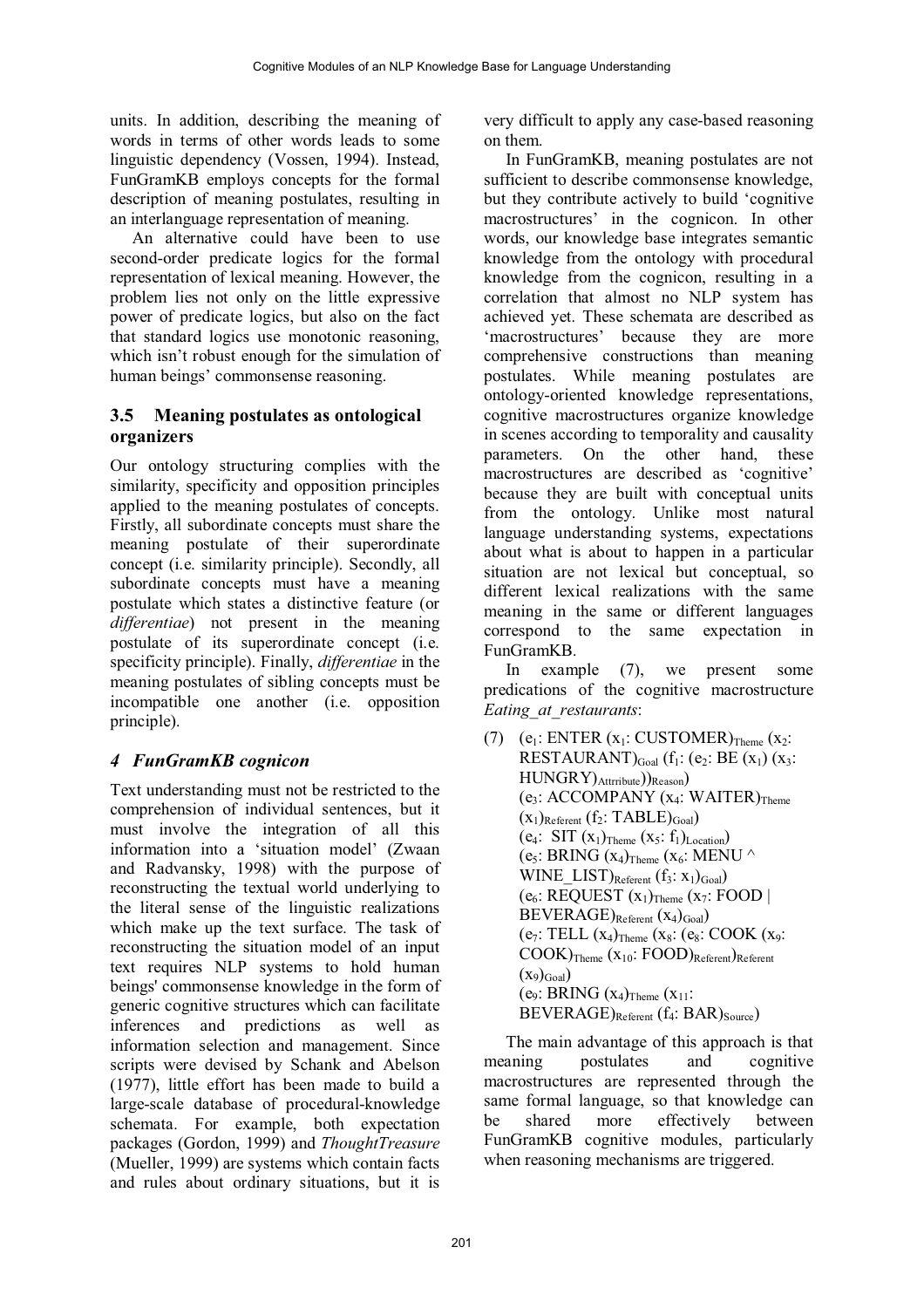### *5 Reasoning engine in FunGramKB*

An NLP application is actually a knowledgebased system, so it must be provided with a knowledge base and a reasoning engine. Two reasoning processes have been devised to work with FunGramKB cognitive modules: MicroKnowing and MacroKnowing.

MicroKnowing (Microconceptual-Knowledge Spreading) is a multi-level process performed by means of two types of reasoning mechanisms: inheritance and inference. Our inheritance mechanism strictly involves the transfer of one or several predications from a superordinate concept to a subordinate one in the ontology. On the other hand, our inference mechanism is based on the structures shared between predications linked to conceptual units which do not take part in the same subsumption relation within the ontology. Cyclical application of the inheritance and inference mechanisms on our meaning postulates allow FunGramKB to minimize redundancy as well as keeping our knowledge base as informative as possible. When the language engineer modifies an existing meaning postulate or builds a new one, just before being stored, FunGramKB Suite automatically performs the MicroKnowing for that meaning postulate in order to check the compatibility of the newlyincorporated predications with other predications involved in the reasoning process. The language engineer is informed about any incompatibility with inferred or inherited predications. In addition, FunGramKB Suite displays the whole MicroKnowing process step by step, enabling us to verify inference and inheritance conditions in a transparent way.<sup>7</sup>

Currently we are working on the MacroKnowing (Macroconceptual-Knowing Spreading), i.e. the process of integrating meaning postulates from the ontology with the cognitive macrostructures in the cognicon in order to spread the procedural knowledge stored in FunGramKB. This interaction of semantic and procedural knowledge, so distinctive of human reasoning, is hardly found in NLP systems to date.

# *6 Conclusion*

In NLP, knowledge is usually applied to the input text for two main tasks: parsing (e.g. spell checking, syntactic ambiguity resolution, etc) and partial understanding (e.g. lexical ambiguity resolution, document classification, etc). Full natural language understanding is hardly performed. Indeed, deep semantics for NLP is currently very limited, perhaps because most applications exploit WordNet as a source of information. Moreover, researchers do not even agree on how much semantic information is sufficient to achieve the best outcome. However, it is thought that performance is improved if the system is provided with a robust knowledge base and a powerful inference component (Vossen, 2003). In fact, the main problem in the successful development of natural language understanding systems lies on the lack of an extensive commonsense knowledge base. Since commonsense is mainly made up of semantic and procedural knowledge, which FunGramKB stores in the form of meaning postulates and cognitive macrostructures respectively, we can conclude that FunGramKB can help language engineers to design more intelligent NLP applications.

# *Bibliography*

- Allen, J. 1983. Maintaining knowledge about temporal intervals. *Communications of the ACM,* 26 (11): 832-843.
- Allen, J. 1991. Time and time again: the many ways to represent time. *International Journal of Intelligent Systems,* 6 (4): 341- 355.
- Allen, J. and G. Ferguson. 1994. Actions and events in interval temporal logic. *Journal of Logic and Computation,* 4 (5): 531-579.
- Bateman, J.A. 1990. Upper modeling: a general organization of knowledge for natural language processing. *Workshop on Standards for Knowledge Representation Systems*. Santa Barbara.
- Bateman, J.A., R. Henschel, and F. Rinaldi. 1995. The Generalized Upper Model 2.0. Technical report. IPSI/GMD, Darmstadt.
- Beale, S., S. Nirenburg, and K. Mahesh. 1995. Semantic analysis in the Mikrokosmos machine translation project. *Proceedings of*

<sup>7</sup> Periñán Pascual and Arcas Túnez (2005) give an accurate description of MicroKnowing in FunGramKB.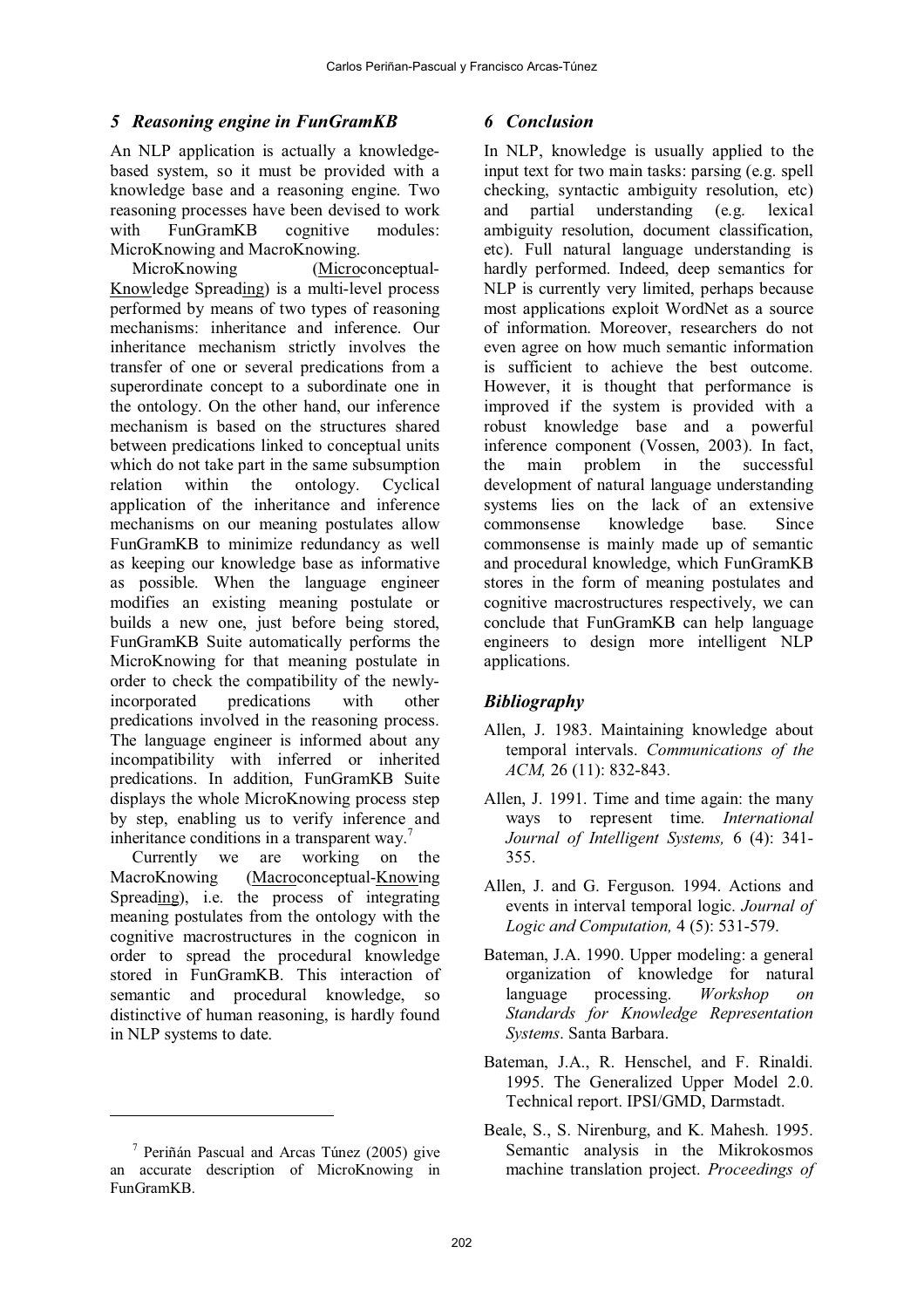#### *the Symposium on NLP*. Bangkok.

- Bouaud, J., B. Bachimont, J. Charlet, and P. Zweigenbaum. 1995. Methodological principles for structuring an ontology. *Proceedings of IJCAI'95: Workshop on Basic Ontological Issues in Knowledge Sharing*. Montreal.
- Connolly, J.H. and S.C. Dik. eds. 1989. *Functional Grammar and the Computer*. Foris, Dordrecht.
- Dik, S.C. 1978. *Functional Grammar*. Foris, Dordrecht.
- Dik, S.C. 1989. *The Theory of Functional Grammar*. Foris, Dordrecht.
- Dik, S.C. 1997. *The Theory of Functional Grammar*. Mouton de Gruyter, Berlin-New York.
- Gangemi, A., N. Guarino, C. Masolo, A. Oltramari, and L. Schneider. 2002. Sweetening ontologies with DOLCE. *Proceedings of EKAW 2002*. 166-181, Sigüenza.
- Goldberg, A.E. 1995. *Constructions: A Construction Grammar Approach to Argument Structure*. The University of Chicago Press, Chicago.
- Gordon, A.S. 1999. The design of knowledgerich browsing interfaces for retrieval in digital libraries. Doctorate thesis. Northwestern University.
- Lenci, A. 2000. Building an ontology for the lexicon: semantic types and word meaning. *Workshop on Ontology-Based Interpretation of Noun Phrases*. Kolding.
- Lenci, A., N. Bel, F. Busa, N. Calzolari, E. Gola, M. Monachini, A. Ogonowski, I. Peters, W. Peters, N. Ruimy, M. Villegas, and A. Zampolli. 2000. SIMPLE: a general framework for the development of multilingual lexicons. *International Journal of Lexicography,* 13 (4): 249-263.
- Mahesh, K. 1996. Ontology development for machine translation: ideology and methodology. Technical report MCCS-96- 292. Computing Research Laboratory, New Mexico State University, Las Cruces.
- Mahesh, K. and S. Nirenburg. 1995. Semantic classification for practical natural language processing. *Proceedings of the 6th ASIS*

*SIG/CR Classification Research Workshop: An Interdisciplinary Meeting*. 79-94, Chicago.

- Masolo, C., S. Borgo, A. Gangemi, N. Guarino, and A. Oltramari. 2003. WonderWeb deliverable D18: ontology library. Technical report. Laboratory for Applied Ontology, ISTC-CNR.
- Mueller, E.T. 1999. A database and lexicon of scripts for ThoughtTreasure. [http://cogprints.ecs.soton.ac.uk/archive/000 00555/]
- Niles, I. and A. Pease. 2001a. Origins of the Standard Upper Merged Ontology: a proposal for the IEEE Standard Upper Ontology. *Working Notes of the IJCAI-2001 Workshop on the IEEE Standard Upper Ontology*. Seattle.
- Niles, I. and A. Pease. 2001b. Towards a standard upper ontology. *Proceedings of the 2nd International Conference on Formal Ontology in Information Systems*. Ogunquit.
- Nirenburg, S., S. Beale, K. Mahesh, B. Onyshkevych, V. Raskin, E. Viegas, Y. Wilks, and R. Zajac. 1996. Lexicons in the MikroKosmos project. *Proceedings of the AISB'96 Workshop on Multilinguality in the Lexicon*. Brighton.
- Noy, N.F. and D.L. McGuinness. 2001. Ontology development 101: a guide to creating your first ontology. Technical report KSL-01-05. Stanford Knowledge Systems Laboratory, Stanford University.
- Pedersen, B.S. and B. Keson. 1999. SIMPLE semantic information for multifunctional plurilingual lexica: some examples of Danish concrete nouns. *Proceedings of the SIGLEX-99 Workshop*. Maryland.
- Periñán Pascual, C. and F. Arcas Túnez. 2004. Meaning postulates in a lexico-conceptual knowledge base. *Proceedings of the 15th International Workshop on Databases and Expert Systems Applications*. 38-42, IEEE, Los Alamitos.
- Periñán Pascual, C. and F. Arcas Túnez. 2005. Microconceptual-Knowledge Spreading in FunGramKB. *Proceedings on the 9th IASTED International Conference on Artificial Intelligence and Soft Computing*. 239-244, ACTA Press, Anaheim-Calgary-Zurich.